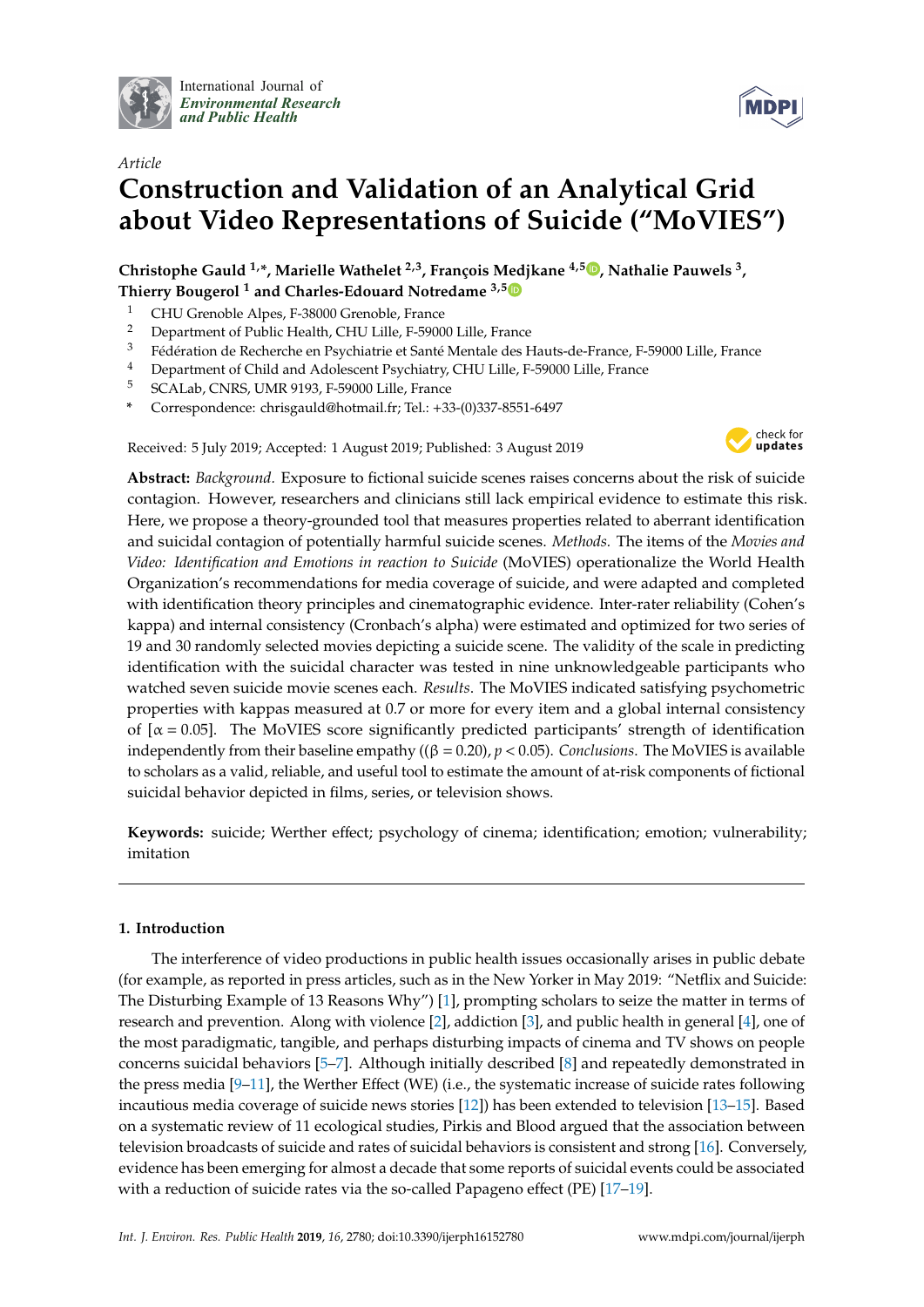Although less unequivocal [\[15](#page-8-11)[,16\]](#page-8-12), evidence confirms that broadcasts of fictional suicides tangibly impact viewers. For instance, audience reception studies based on pseudo-experimental designs suggest that exposure to movies featuring suicide scenes can increase suicidality in already vulnerable individuals [\[20,](#page-9-2)[21\]](#page-9-3). Recently, the release of the Netflix show *13 Reasons Why*, which depicts the suicidal process of an American adolescent girl, provided an ecological example of the effect of a video suicide narrative at the population level. Indeed, several authors cautioned about the serious—albeit potentially mixed [\[22](#page-9-4)[–24\]](#page-9-5)—impact of the series on youths' mental health [\[25\]](#page-9-6). In the months following the broadcast, Niederkrothentaler et al. found that suicide rates among those aged 10–19 years were 13% higher than expected from secular trends [\[14\]](#page-8-13). Similarly, Bridge et al. [\[26\]](#page-9-7) evidenced that the release of *13 Reasons Why* was associated with a significant increase in monthly suicide rates among youth in the US aged 10 to 17 years (incidence rate ratio (IRR), 1.29; 95% CI, 1.09–1.53). The authors warned about the exposure of children and adolescents to the series.

Among the hypotheses proposed to account for suicidal contagion at the individual level, identification may be one integrative and heuristically effective construct [\[27,](#page-9-8)[28\]](#page-9-9). Identification relates to a psychosocial process in the interplay between neuroscience, cognitive, and behavioral theories, and developmental conceptualizations. From a phenomenological viewpoint, identification qualifies the experience of temporarily borrowing the perspective of another person (whether real or fictive), while weakening (although not totally "dissolving") self-awareness [\[29\]](#page-9-10). From this perspective, identification finds a relevant translation in the neuroscience realm under the notion of empathy [\[30\]](#page-9-11). According to recent understandings, empathy results from the dynamic integration of two opposite processes: (1) Embodied simulation of others' emotions and representations leading to first-/third-person confusion; and (2) mentalization, which enables discriminating one's own state of mind from that inferred for others [\[31,](#page-9-12)[32\]](#page-9-13).

The simulation component is heavily involved in the affective arousal triggered by emotionally charged video scenes, while mentalization contributes to tempering emotional contagion [\[33\]](#page-9-14). Interestingly, identification may translate into the behavioral repertoire through social learning. According to Bandura's theory [\[34\]](#page-9-15), the probability of one individual adopting a behavior observed in a character is correlated with the strength of identification with this character. In suicidal contagion, embodied simulation may be insufficiently balanced by mentalization, leading to such confusion with the character that it leads to an excessive emotional reaction and maladaptive imitation. Conversely, the observation of coping, help-seeking, or help-offering behaviors may lead to protective effects through a similar process.

The strong debates emerging in the scientific community after the release of *13 Reasons Why* highlight the need for better insights into the impact of video suicide in terms of contagion. Although recent studies from Niederkronthentaler et al. [\[14\]](#page-8-13) and Bridge et al. [\[26\]](#page-9-7) provide new epidemiological evidence for the causal influence of fictional suicide on suicide rates, the mechanisms that underlie this macro-individual observation remain poorly known. Contrary to the press media for which screening tools exist [\[35,](#page-9-16)[36\]](#page-9-17), both ecological and audience reception studies on video fictional suicide are hindered by the absence of valid instruments to analyze productions.

In this paper, we describe the development and validation process of the *Movies and Video: Identification and Emotions in Reaction to Suicide* (MoVIES). The MoVIES is a theory-oriented analytic tool designed to quantitatively characterize video scenes depicting a suicidal gesture regarding mechanisms involved in the suicidal contagion process, with a special focus on identification.

#### **2. Materials and Methods**

An overview of the construction and validation process is provided in Figure [1.](#page-2-0) Below, we describe in detail the successive steps.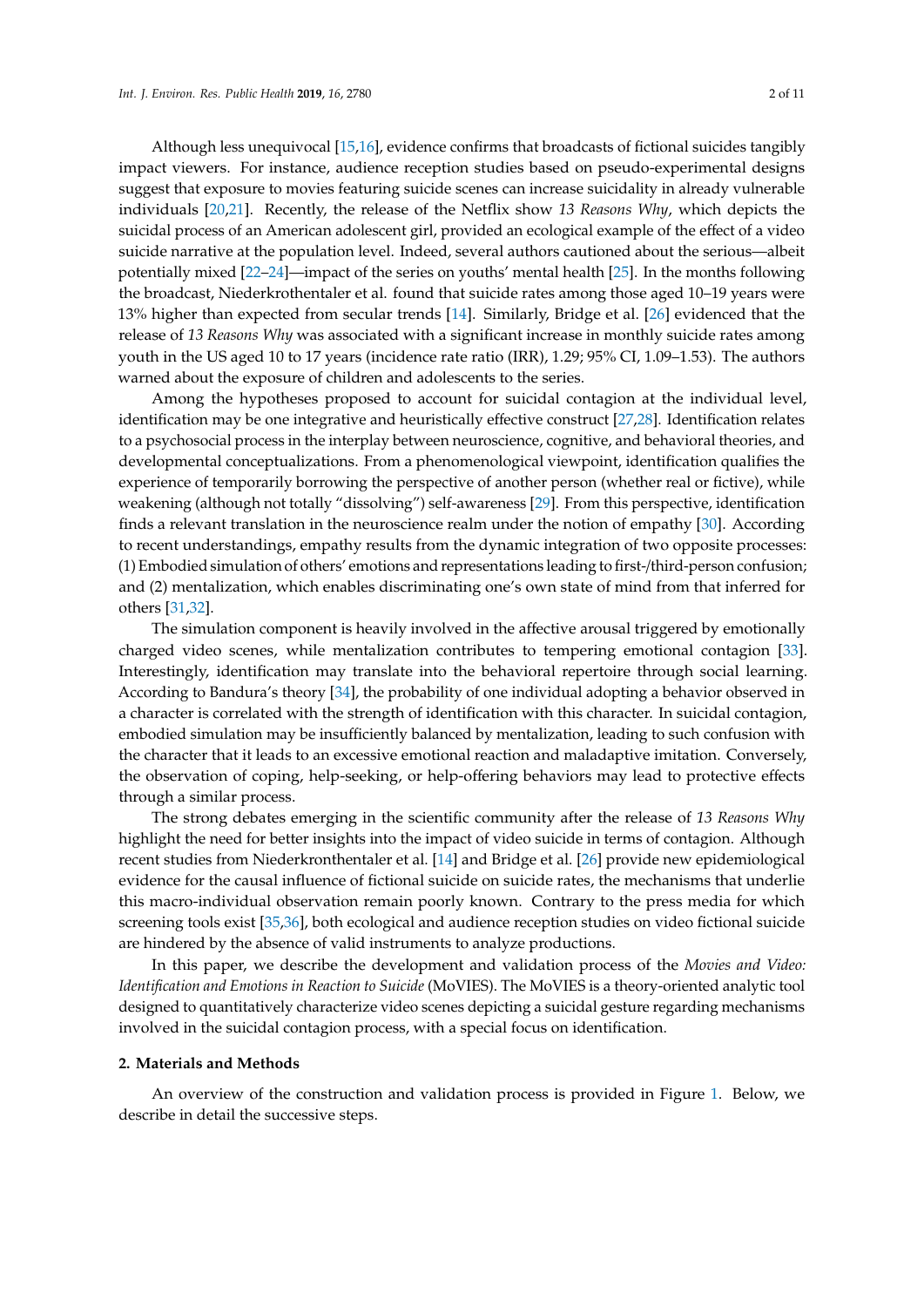<span id="page-2-0"></span>

Figure 1. Construction and validation process of the Movies and Video: Identification and Emotions in *Reaction to Suicide* (MoVIES). EQ: Empathy Questionnaire; SAM: Self-Assessment Manikin. *Reaction to Suicide* (MoVIES). EQ: Empathy Questionnaire; SAM: Self-Assessment Manikin.

## *2.1. Construction of the MoVIES 2.1. Construction of the MoVIES*

The final aim of the MoVIES is to provide a quantitative value summarizing the at-risk The final aim of the MoVIES is to provide a quantitative value summarizing the at-risk properties of video productions depicting suicidal behaviors in terms of suicidal contagion. This construct is purposely holistic and theory-oriented, as it assumes that both the Werther and Papageno effects are at least partially mediated by the identification process.

In accordance with this comprehensive approach, we extracted items for the MoVIES from two In accordance with this comprehensive approach, we extracted items for the MoVIES from two complementary sources. The first set of items formally qualifies the video sequence to estimate the complementary sources. The first set of items formally qualifies the video sequence to estimate the strength of the embodied simulation it is expected to induce. To compose this set, we reviewed film studies on cinema related to the phenomena of identification, embodied simulation, and character–spectator relationship [37–39]. We extracted the cinematographic and soundtrack the character–spectator relationship [\[37](#page-9-18)[–39\]](#page-9-19). We extracted the cinematographic and soundtrack properties for which the association with the viewer's immersive impression received greater properties for which the association with the viewer's immersive impression received greater evidence. For instance, Braudy [\[40\]](#page-9-20) suggested that the realism of a character or scene eases identification, while Bordwell [\[41\]](#page-10-0) showed that close-up shots provide an impression of physical proximity and intimacy with the character. The second set of items was intended to capture properties associated with the probability that the viewer would adopt imitative behaviors in response to the content of the scene. This set consists of a translation and operationalization of the World Health Organization's (WHO) recommendations for responsible media coverage of suicide (WHO, 2017) [\[42\]](#page-10-1), as applied to the video media. For instance, the MoVIES probes whether the film displays help resources or whether suicidal behavior is glamorized. Importantly, the content items consider that the films can non-exclusively lead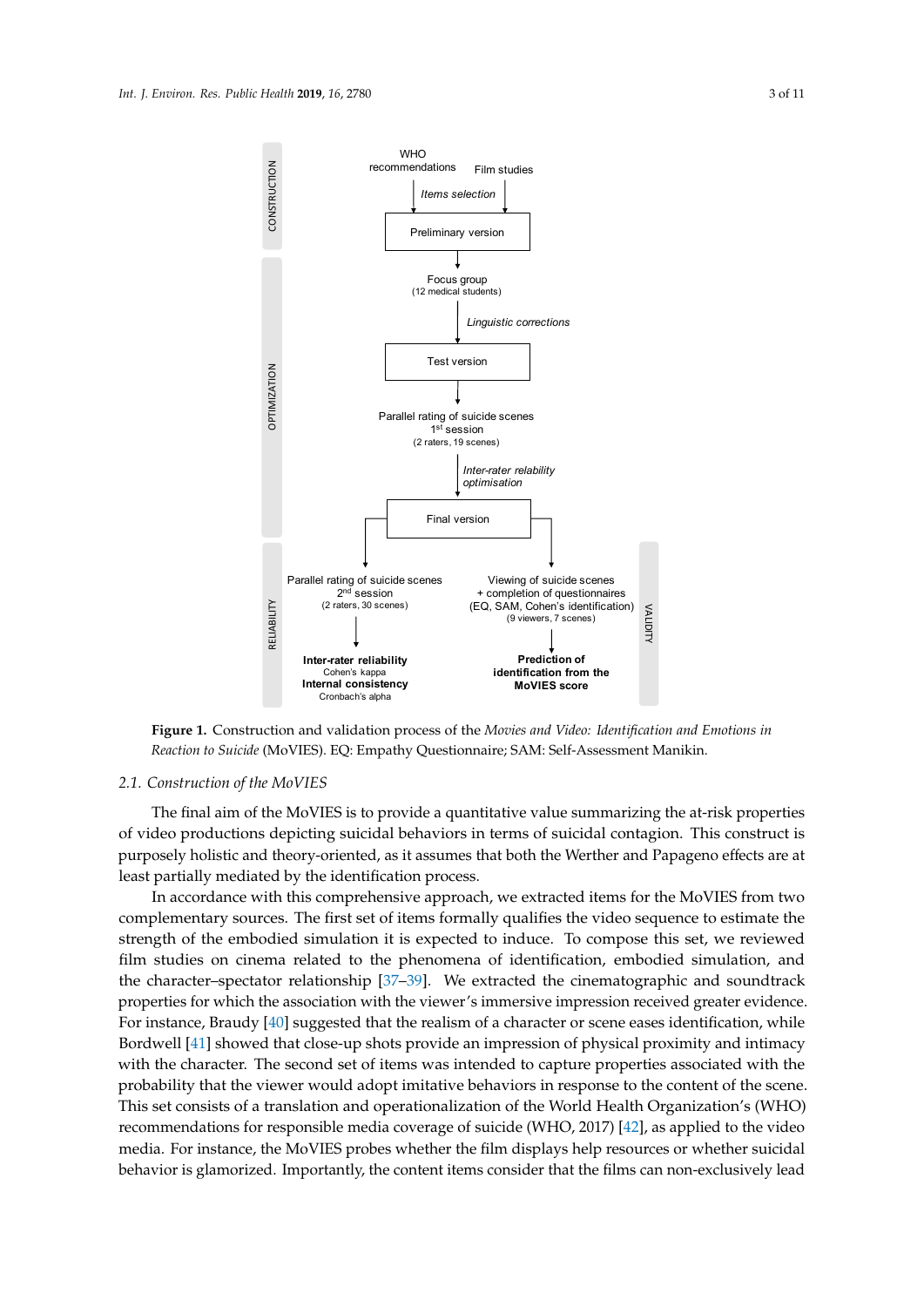to risk-taking or protective behavior (i.e., induce the Werther and/or Papageno effects) as a result of the identification process.

Each item was rated as 1 (when the assertion is true) or 0 (when the assertion is false). The total score of the grid is obtained by summing the scores of individual items. To preserve the coherence of the construct, we reversed the rating for items referring to the Papageno effect, so that a higher score on the MoVIES indicates a greater amount of at-risk components in the video.

#### *2.2. Sample of Suicide Scenes*

The sample of suicide scenes used to test reliability was extracted from two databases. (1) The Internet Movie Database (IMDb) is the largest free collaborative film database in the world (2015). The platform inventories nearly 5.3 million films that users (83 million are registered) can index according to their topic, style, or type. Following previously used methodology [\[43\]](#page-10-2), we applied the keyword "suicide" to retrieve films tagged as dealing with suicidal behaviors. (2) The book *Suicide Movies: Social Patterns 1900–2009* [\[44\]](#page-10-3) catalogs 1158 films from 1900 to 2009, depicting a scene of suicide. To date, this book offers the most comprehensive census of suicide-related films.

One at a time, 30 films were randomly extracted from the merged databases and screened for eligibility. Films were selected based on whether they depicted at least one scene in which a character dies by or attempts suicide, have been broadcast to the public (irrespective of the channel), and if the original version was in English. Excluded references were duplicates, documentaries, and movies not explicitly depicting suicidal behavior. The consecutive screening procedure was repeated until the optimization and validation sample was constituted.

## *2.3. Optimization of the MoVIES*

### 2.3.1. Linguistic Optimization

For comprehensibility, the first version of the MoVIES constructed by the authors was submitted to a focus group comprising 12 graduated medical students, naïve regarding the topic and purpose of the study. The students discussed the suitability, clarity, and precision of each item. Discussions were supervised by the main investigator (CG) until reaching a consensus about whether and which semantic and syntactic corrections were necessary. No items were added or removed. This refining procedure resulted in a test version of the grid comprising 41 items.

Furthermore, written consent was obtained. No national regulatory ethics authorization was necessary, because this study did not involve clinical subjects or any medical device. However, we obtained official approval from the local ethics committee of the Grenoble Hospital Center.

### 2.3.2. Inter-Rater Reliability Optimization

As a first step, the MoVIES was tested on a limited sample of suicide scenes  $(N = 19)$ . The two raters were placed in similar viewing conditions. They filled the grid blind to each other immediately after watching each film excerpt. After this first series, we estimated the inter-rater reliability of each item by measuring the corresponding Cohen's kappas. The agreement of items with a kappa lower than 0.6 was considered insufficient [\[45\]](#page-10-4). Based on their rating experience, the investigators discussed further operationalization and clarification of problematic items. If no consensus was reached, a third investigator arbitrated the corrections to be made.

### *2.4. Statistical Analysis*

#### 2.4.1. Reliability and Internal Consistency

We estimated the reliability of the MoVIES in terms of inter-judge fidelity and internal consistency. To do so, two investigators concurrently used the grid on 30 random samples of suicide scenes.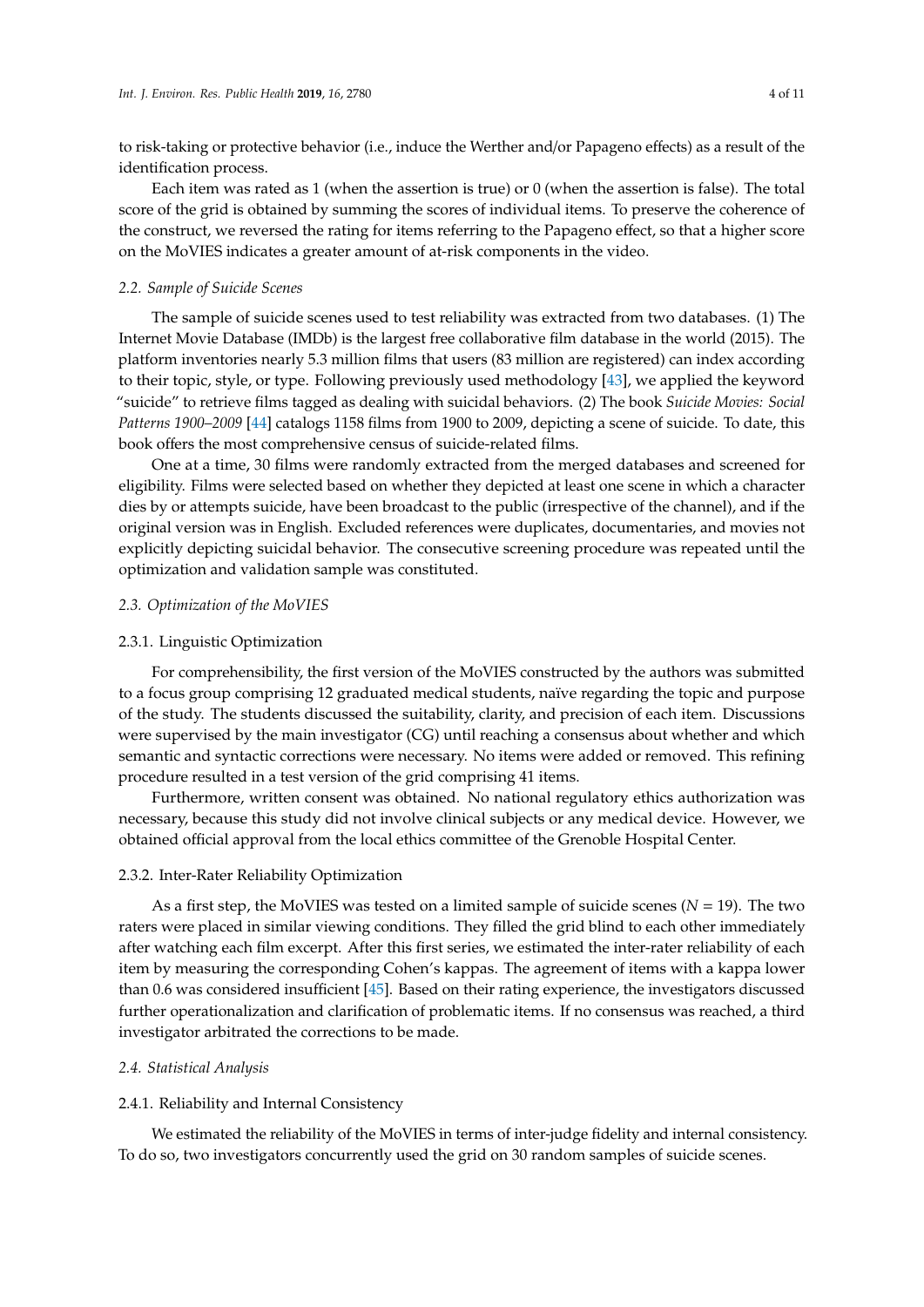*Internal consistency*: The internal consistency of the MoVIES was evaluated by estimating Cronbach's alpha coefficient of the sample of validation. A Cronbach's alpha greater than 0.70 was considered "satisfactory" [\[46\]](#page-10-5)

*Inter-expert reliability:* Inter-expert reliability was evaluated in two successive series of movies by calculating Cohen's kappa for each item.

## 2.4.2. Predictive Validity

We aimed to test the ability of the MoVIES score to predict induced identification in viewers independently from emotional arousal and baseline empathy. A multiple linear regression was conducted, predicting the identification (Cohen Identification Questionnaire) for the score of the MoVIES and adjusting for the empathy scale (Empathy Questionnaire), emotional valence, and the emotional arousal scale (Self-Assessment Manikin). Data were available for nine students: Four women and five men (authors were excluded). They watched seven suicide scenes each at a rate of one to two scenes per week. The scenes, which lasted two to six minutes, were randomly selected from the reliability-testing sample. The main investigator (CG) explained the synopsis of the films before playing the corresponding scenes and supervised the viewing sessions, which lasted 45 minutes. Participants completed the Empathy Questionnaire prior to the viewing session, and filled in Cohen's identification grid and the Self-Assessment Manikin immediately after each suicide scene.

The following instruments were used in the model:

- *Cohen Identification Questionnaire (CIQ)* [\[47](#page-10-6)[,48\]](#page-10-7): The CIQ is a self-administered, 10-item questionnaire that objectifies how much a viewer identifies with a film character. For each question, participants are invited to rate their agreement with the corresponding statement on a five-point Likert scale. The total score ranges from 0 to 40. In the present study, we used an ad hoc French version of the scale. To our knowledge, this is the only scale to measure identification. It has been used in several audience reception studies [\[20,](#page-9-2)[27\]](#page-9-8);
- *Empathy Questionnaire* (EQ) [\[49\]](#page-10-8): With  $\alpha$  = 0.92, the EQ has been suggested as one of the most robust and consistent scales to measure empathetic abilities. It consists of 60 questions, to which the participant responds on a Likert scale ranging from "Strongly disagree" to "Strongly agree". A validated French version is available in Delpechitre et al. [\[50\]](#page-10-9) and Sonié and Robinson [\[51\]](#page-10-10);
- *Self-Assessment Manikin* (SAM) [\[52\]](#page-10-11): The SAM is a self-administered scale that non-verbally measures (i.e., with pictograms) a person's emotional valence and arousal in response to a stimulus [\[53\]](#page-10-12). The figures in the first row range from a frown to a smile, representing the valence dimension. The second row depicts figures ranging from a peaceful face to an explosive or anxious one, representing the arousal dimension. The third row ranges from a very small insignificant figure to a ubiquitous, pervasive one, representing the dominance affective dimension.

We conducted the analysis using  $R$  3.6.0 [\[54\]](#page-10-13).

### **3. Results**

Table [1](#page-5-0) summarizes the final version of the MoVIES (the full version is available on request). As shown, 27 items relate to the form of the suicide scene under examination, and 14 items assess the compliance of the scene's content with the WHO recommendations.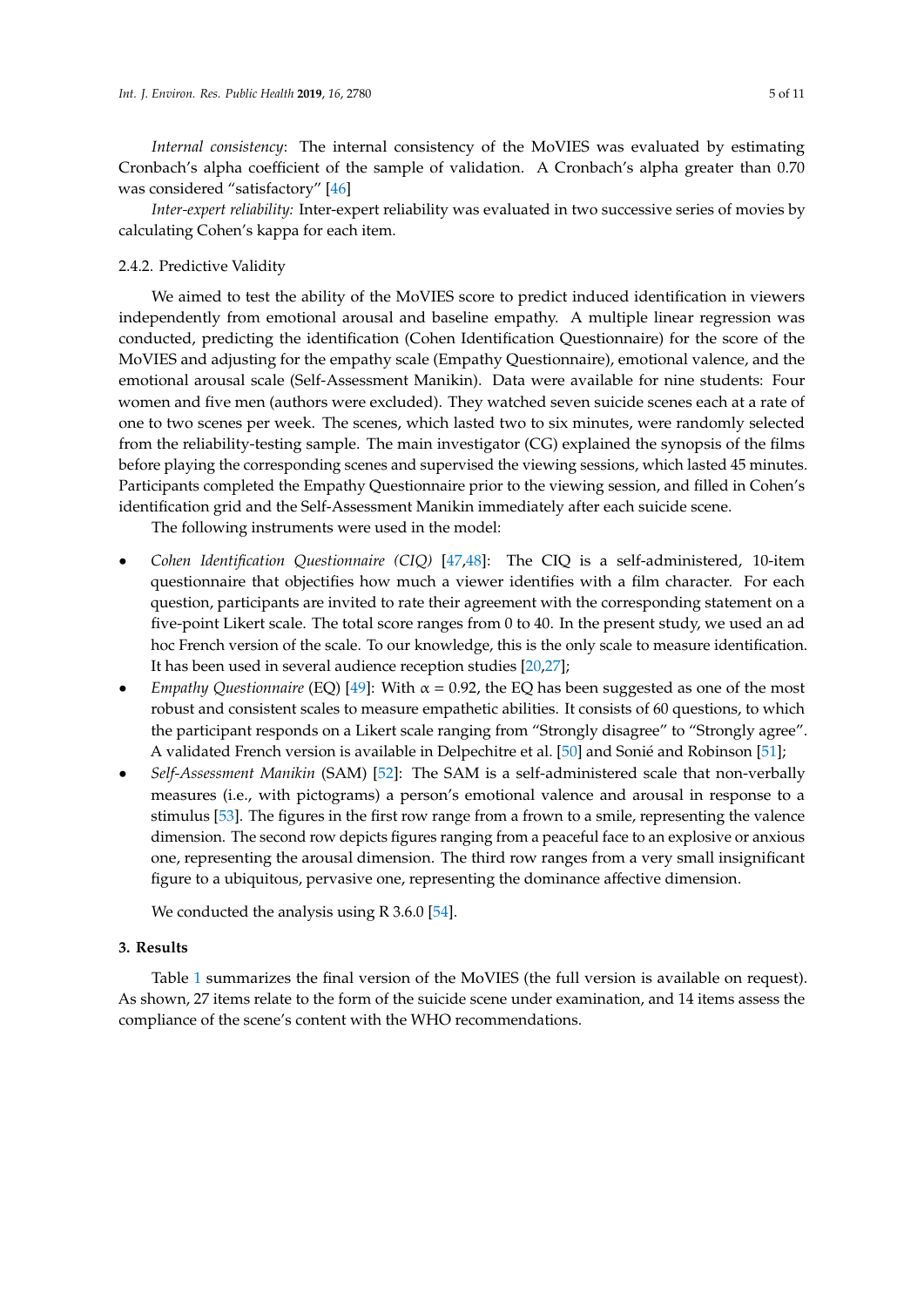$\overline{\phantom{a}}$ 

<span id="page-5-0"></span>

| No.                     | <b>Item Label</b>                                                                                                      | κ            |
|-------------------------|------------------------------------------------------------------------------------------------------------------------|--------------|
|                         | Rating of the cinematographic form                                                                                     |              |
| 1                       | The suicide scene concerns the main character                                                                          | 0.92         |
| 2                       | The character represents a figure of attachment, a model                                                               | 0.71         |
| 3                       | Suicide is represented during more than 30% of the scene                                                               | 0.84         |
| $\overline{\mathbf{4}}$ | Suicide scene duration is longer than one minute                                                                       | 0.86         |
| 5                       | The suicide is represented in a rapid succession of shots                                                              | $\mathbf{1}$ |
| 6                       | Multiple shots of the suicide scene are interspersed with shots of another scene                                       | $\mathbf{1}$ |
| 7                       | The suicide scene is introduced with a smash-cut, suggesting suddenness and<br>unexpectedness                          | 1            |
| $\,8\,$                 | Suicide scene shows an explicit representation of the suicide or dead body                                             | 1            |
| 9                       | Suicide scene shows the presence of blood or visible internal organs                                                   | $\mathbf{1}$ |
| 10                      | Suicide scene shows a close-up of the corpse                                                                           | 0.95         |
| 11                      | Suicide scene shows a close-up of the means of suicide                                                                 | 0.92         |
| 12                      | Presence of a circular traveling or camera range                                                                       | 0.96         |
| 13                      | Presence of a low angle view                                                                                           | $\mathbf{1}$ |
| 14                      | Presence of a general shot                                                                                             | 0.86         |
| 15                      | Presence of slow motion                                                                                                | 1            |
| 16                      | Unbalanced composition of the scene                                                                                    | 1            |
| 17                      | Presence of a correspondence system (object, decor, accessory with symbolic<br>value in the film)                      | 0.60         |
| 18                      | Presence of a sequence "above-the-shoulder"                                                                            | 0.80         |
| 19                      | Offset plane with laterally inclined frame                                                                             | 0.91         |
| 20                      | Presence of camera movement (moving from a medium or overall shot to a<br>close-up)                                    | 1            |
| 21                      | Suicide scene includes lighting in chiaroscuro                                                                         | 0.74         |
| 22                      | Suicide scene shows lighting with red, purple, blue color filter                                                       | 0.85         |
| 23                      | Good realism of the scene                                                                                              | 0.73         |
| 24                      | Suicide scene played with particular emotional intensity by the character (anger,<br>romanticism, sadness exaggerated) | 0.37         |
| 25                      | Presence of dialogs or speeches (words)                                                                                | 0.89         |
| 26                      | Presence of music                                                                                                      | 1            |
| 27                      | Presence of non-verbal manifestations of anxiety                                                                       | 0.7          |
|                         | Rating of the content                                                                                                  |              |
| 28                      | The suicide is presented in a trivial way                                                                              | 0.91         |
| 29                      | The suicide is associated with a single cause                                                                          | 0.92         |
| 30                      | The act could have been predicted by the characters *                                                                  | 0.94         |
| 31                      | Something could have been done to prevent the suicide *                                                                | 0.76         |
| 32                      | Mention of a mental disorder *                                                                                         | 0.38         |
| 33                      | Elements of the speech sensationalize, normalize, or criminalize the suicide                                           | 0.74         |
| 34                      | The suicide is presented as a solution                                                                                 | 0.49         |
| 35                      | Detailed information about the method used for the suicide is shown                                                    | 0.82         |
| 36                      | Type of death (soft or slow death)                                                                                     | 0.84         |
| 37                      | People in mourning are represented *                                                                                   | 0.95         |
| 38                      | Information is provided about resources from which to get help *                                                       | 0.91         |
| 39                      | Interventions that could have contributed to preventing the suicide are depicted *                                     | 0.80         |
| 40                      | Information about the risk factors or warning signs of suicide is provided *                                           | 0.78         |
| 41                      | The character explicitly evokes suicidal ideation before acting out *                                                  | 0.55         |

**Table 1.** The MoVIES items with corresponding inter-rater reliability.

\* Items related to the Papageno effect, for which a true statement is rated as 0. K: Cohen's kappa. In bold, Cohen's kappas greater than 0.60.

## *3.1. Sample of Suicide Scenes*

Regarding the type of movies, 68% of the suicide scenes were extracted from dramas, 16% from action movies, and 16% from other genres. The audience of each movie ranged from 5.330 to 168 million entries. The characters employed various means of suicide, including high-velocity impact (29%), a firearm (22%), poisoning (17%), and hanging  $(8\%)$ .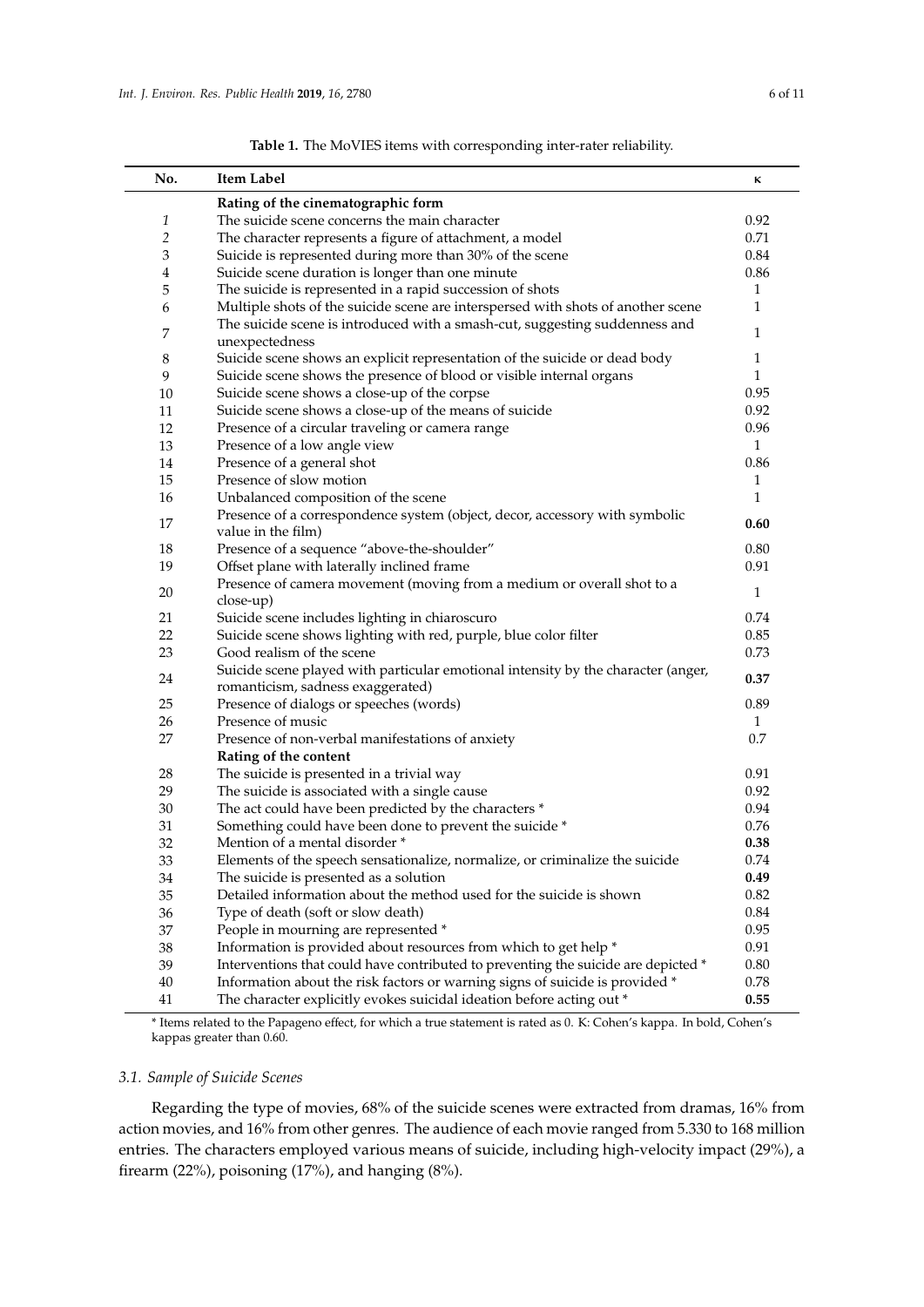#### *3.2. Reliability*

#### 3.2.1. Inter-Expert Reliability

Table [1](#page-5-0) provides Cohen's kappa for each item of the grid. Cohen's kappas were greater than 0.60 for most items, and inter-rater agreement ranged from substantial (39.1% of items) to almost perfect (48.8% of items). Only 5 of the 41 (12.2%) items demonstrated moderate to fair inter-rater agreement: Correspondence system (object, decor, accessory with symbolic value in the film),  $\kappa = 0.6$ ; scene played with particular emotional intensity by the character (anger, romanticism, sadness exaggerated),  $\kappa = 0.3$ ; mention of a mental disorder,  $\kappa = 0.3$ ; suicide is presented as a solution,  $\kappa = 0.4$ ; and the character explicitly evokes suicidal ideation before acting out,  $\kappa = 0.5$ .

#### 3.2.2. Internal Consistency

Internal consistency, indicated by Cronbach's coefficient, was calculated based on the sum of the scores obtained in the second series. Cronbach's alpha was 0.85 [0.31–2.42] for our sample, indicating good consistency of the analysis grid.

#### *3.3. Predictive Validity*

In the multiple linear regression (see Table [2\)](#page-6-0), identification was significantly associated with the MoVIES grid, valence, and emotional arousal (coefficients were 0.48, 3.19, and −2.65, respectively; *p* < 0.05), but not with empathy (0.19, *p* > 0.05). The average score for the MoVIES grid for the validation sample was 17.56 (on 41 items).

<span id="page-6-0"></span>**Table 2.** Results of the multivariate analysis to test the association between identification and the MoVIES score, empathy, emotional valence, and emotional arousal.

|                                                               | Mean (SD)     | ß       | IC 95 $%$                    | p     |
|---------------------------------------------------------------|---------------|---------|------------------------------|-------|
| MoVIES score                                                  | 17.56(5.14)   | 0.48    | $[0.04 - 0.92]$              | 0.032 |
| Baseline empathetic capacity<br>(Empathy questionnaire score) | 2.43(1.20)    | 0.19    | $[-0.09 \text{ to } 0.48]$   | 0.190 |
| Post-exposition Emotional Valence<br>(SAM—valence score)      | 2.10(1.62)    | 3.19    | $[0.54 - 5.85]$              | 0.019 |
| Post-exposition Emotional Arousal<br>(SAM-arousal score)      | $-2.31(1.38)$ | $-2.65$ | $[-4.812 \text{ to } -0.49]$ | 0.017 |

MoVIES: Movies and Video: Identification and Emotions in reaction to Suicide; SAM: Self-Assessment Manikin.

### **4. Discussion**

To our knowledge, the MoVIES is the first analytical tool developed to quantitatively analyze video scenes depicting suicide or suicide attempts in terms of their possible effect on the viewer. Based on objective characteristics, it summarizes in a single measure several of the characteristics that the literature has suggested to be involved in the suicidal contagion process. More specifically, it estimates the video's intrinsic risk of identification with the character who attempts or dies by suicide.

The validation procedure of the MoVIES demonstrated satisfying inter-examiner reliability for almost all items and good internal consistency. Importantly, the MoVIES score significantly predicted the strength of identification with the depicted characters, independent of the viewer's baseline empathy and emotional arousal/valence after exposure to the video scene. Suggesting that the grid items are actual inductors of the psychological conditions assumed to be the root of suicidal contagion, these findings reinforce the validity of the scale.

The MoVIES can be considered an analogue of the two analytical grids published to characterize how the print media covers suicide stories. The Risk of Imitative Suicide Scale (RISc) [\[35\]](#page-9-16) and PRINTQUAL both aim to quantify the quality of press articles on suicide facts in terms of compliance to official recommendations for Werther Effect prevention [\[36\]](#page-9-17). The MoVIES has similar inter-rater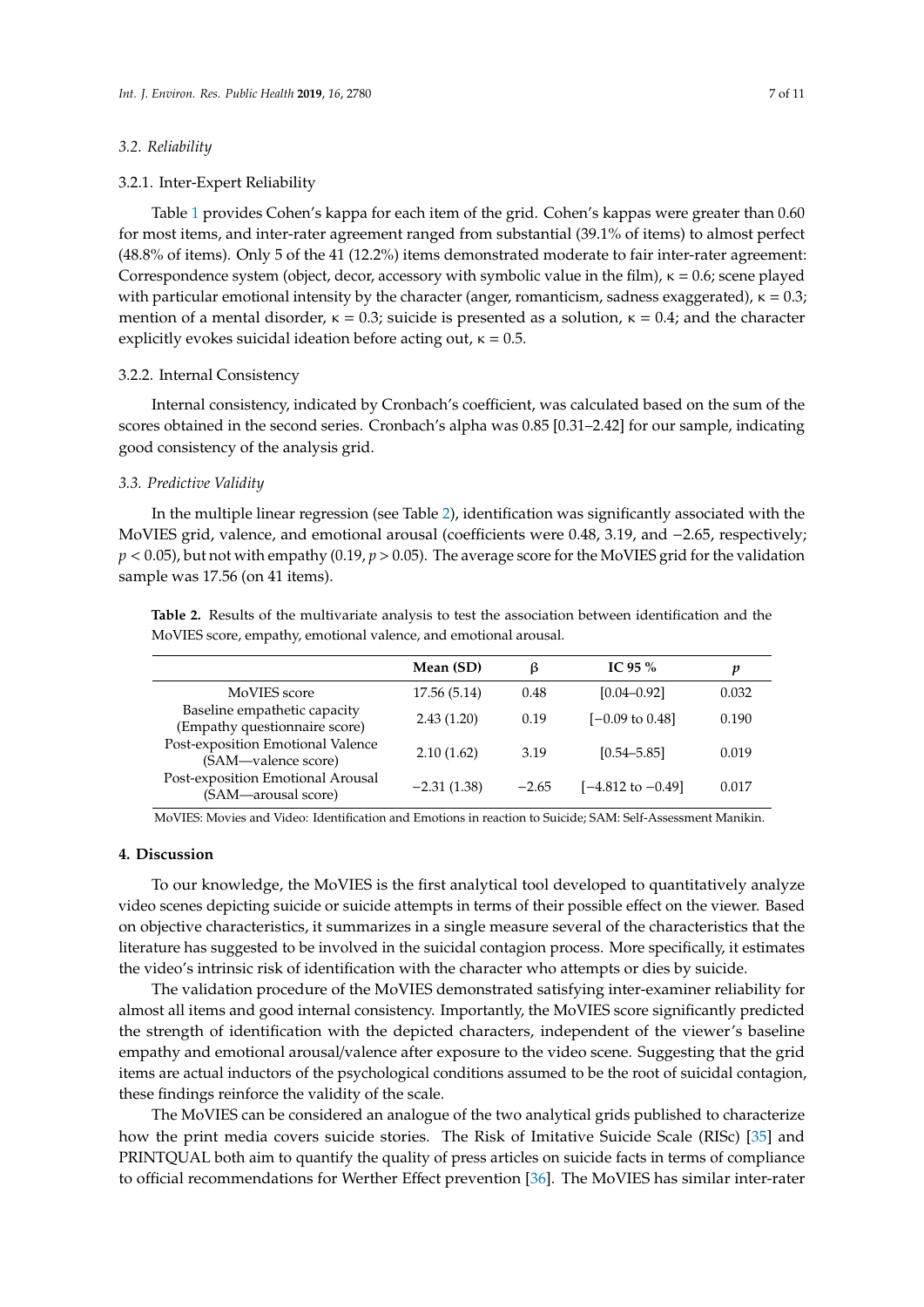reliability as PRINTQUAL. Common to the three instruments is that they estimate the risk of suicide contagion that can be assigned to the triggering medium. However, in contrast to the two other scales, the MoVIES does not rely on a normative approach. In the fictional cinematographic domain, there is no recommendation or consensus about how to represent suicide to minimize the risk of contagion. Because measures of compliance were not possible, we opted for a theory-informed approach. Based on a comprehensive and trans-disciplinary review of the literature, the MoVIES appraises the risk of contagion through a complex, holistic, causal construct that integrates empathy and social learning components. The notions of "immersion" [\[55\]](#page-10-14), "identity work," or "ego-involvement" [\[56\]](#page-10-15) that cinema characteristics in the MoVIES assessment are expected to elicit meet this embodied simulation allegedly involved in suicidal contagion. In the second section of the grid, the WHO recommendations are used to probe the potential of video scenes in inducing psycho-cognitive components of the suicidal contagion process, most referring to the social learning framework. For instance, depicting the suicide method is assumed to increase the cognitive availability of suicide among vulnerable audiences [\[57\]](#page-10-16). Similarly, several items refer to misconceptions that fail to protect suicidal viewers from imitating the character (e.g., "suicide has a unique cause", "suicide is unpredictable", or "suicide is not preventable") [\[58\]](#page-10-17). Overall, the good internal consistency of the MoVIES and its predictive validity confirm the coherent integration of the different concepts, which are in agreement with evidence from psychology [\[46\]](#page-10-5), semiotics [\[56\]](#page-10-15), sociology [\[59\]](#page-10-18), and cinema [\[60\]](#page-10-19).

Several limitations should be considered before using the MoVIES. First, all the items had the same weight in the final score computation, although some may be of specific relevance depending on the video under consideration. Furthermore, we did not conduct a component analysis to probe the dimensionality of the scale. Because it aggregates several theoretical backgrounds, the main challenge of the MoVIES was to capture a single coherent construct that could be objectively measured. Inevitably, this was achieved at the partial expense of qualitative finesse of analysis. However, to answer specific research needs, each item of the MoVIES can still be interpreted separately as a complement of the global score computation. Second, the predictive validity of the grid was tested using a core-hypothesized causal mechanism (identification), rather than a distal outcome (suicidal imitation or behavior) as a dependent variable. In addition, the study was conducted on a non-clinical population for obvious ethical reasons. Rather than the interaction between viewers and films or TV shows, the MoVIES intends to qualify the video content per se. Its ability to predict the identification propensity of the viewers was tested for pure validation purposes. Further "audience reception" research needs to be conducted before considering using the MoVIES' score as an indicator for the actual risk of suicidal contagion. For instance, it has been suggested that suicidality crucially alters identification tendencies. The character's resemblance and/or moral conformity with the viewer's values is also of importance (there is robust evidence that suicide in villains is less likely to generate identification). Finally, one should bear in mind that identification is not the only mechanism involved in the contagion process. If the MoVIES implicitly covers other mechansims, such as cognitive availability, mood alteration, or social learning through the operationalization of the WHO recommendations, the statistic relationship of the MoVIES' score with cognitive, affective, or behavioral responses remains to be explored. Finally, the MoVIES was merely designed to study at-risk components of most harmful scenes. Papageno-related items are treated as negative correlates of Werther-related items through reverse rating. Consequently, one should note that the MoVIES doesn't apply to potentially preventive contents, such as videos depicting suicide ideations without self-harm.

## **5. Conclusions**

The MoVIES opens tracks for future research on contagion related to videos depicting fictional suicide. By informing epidemiological and audience reception studies, it could help in disentangling the relative contributions of the inherent properties of a video stimulus on the one hand, and the vulnerability of the viewer on the other in the causal processes leading to contagion. Importantly, future research using the MoVIES should be conducted keeping in mind important ethical issues.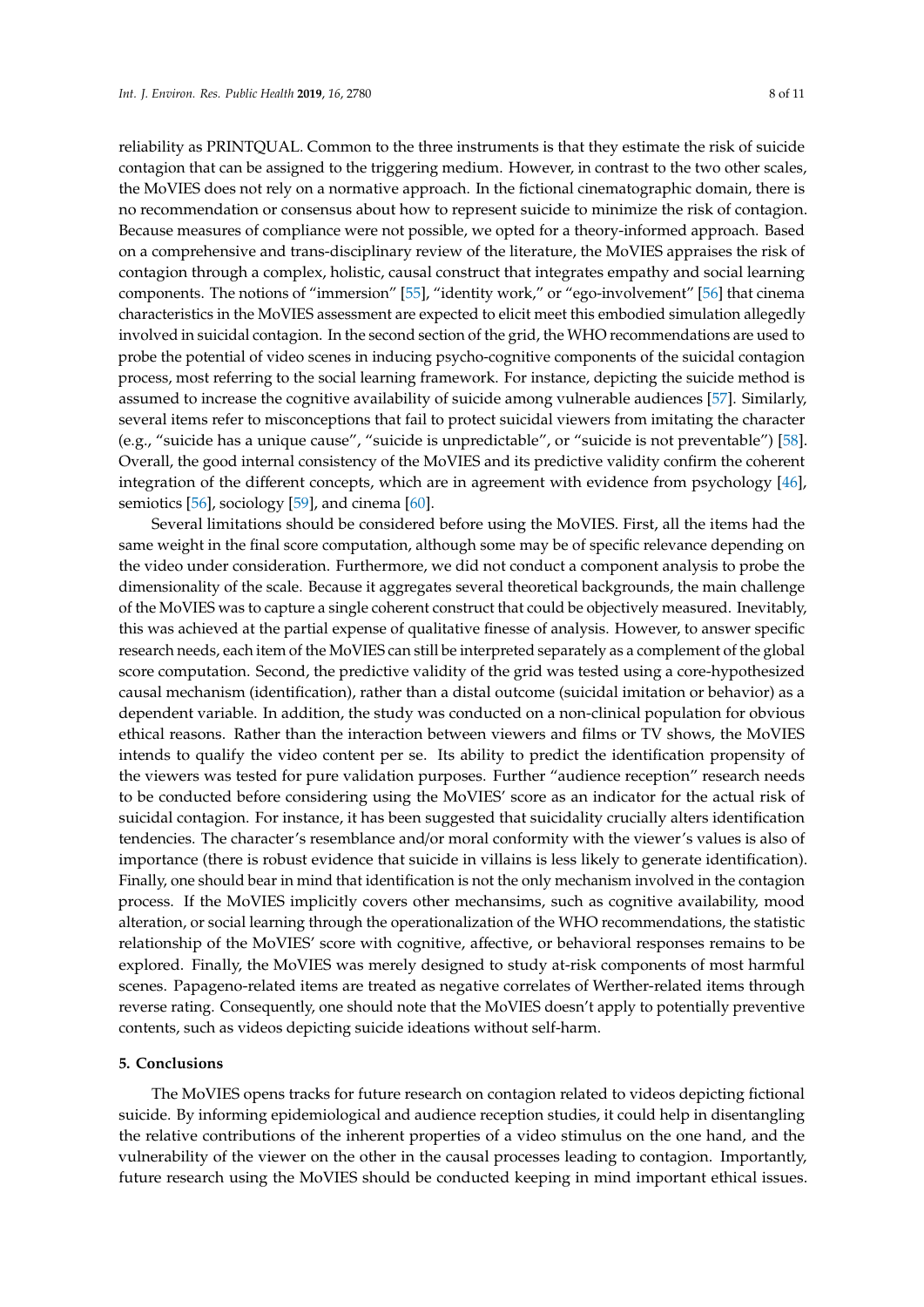Unlike journalists for whom scholars have proposed guidelines when reporting suicide, the relevance of editing recommendations for producers, directors, and actors is questionable. The creative process of films or a series is not similar to the objectivity that guides proper information. On the audience side, it should also be clear that instruments such as the MoVIES are not intended to supplant, but rather to promote consultation with suicide prevention experts.

**Author Contributions:** C.G. acquired, analyzed, and interpreted the data, and wrote the manuscript. C.-E.N. revised the manuscript, supervised the investigation, and provided advice and expertise. M.W. provided advice and performed the statistical analysis. T.B. and F.M. agreed and gave their opinion on the data and text. N.P. contributed to the coordination and formatting of the article. Each author has approved the present version of this text, and agrees to be personally accountable for the author's own contributions and integrity of any part of the work.

**Funding:** This research received no external funding.

**Conflicts of Interest:** The authors declare no conflict of interest.

## **References**

- <span id="page-8-0"></span>1. Marchant, A.; Hawton, K.; Stewart, A.; Montgomery, P.; Singaravelu, V.; Lloyd, K.; Purdy, N.; Daine, K.; John, A. Correction: A systematic review of the relationship between Internet use, self-harm and suicidal behaviour in young people: The good, the bad and the unknown. *PLoS ONE* **2018**, *13*, e0193937. [\[CrossRef\]](http://dx.doi.org/10.1371/journal.pone.0193937) [\[PubMed\]](http://www.ncbi.nlm.nih.gov/pubmed/29494676)
- <span id="page-8-1"></span>2. Huesmann, L.R. Psychological processes promoting the relation between exposure to media violence and aggressive behavior by the viewer. *J. Soc. Issues* **1986**, *42*, 125–139. [\[CrossRef\]](http://dx.doi.org/10.1111/j.1540-4560.1986.tb00246.x)
- <span id="page-8-2"></span>3. Fogel, J.; Shlivko, A. Reality television programs are associated with illegal drug use and prescription drug misuse among college students. *Subst. Use Misuse* **2016**, *51*, 62–72. [\[CrossRef\]](http://dx.doi.org/10.3109/10826084.2015.1082593) [\[PubMed\]](http://www.ncbi.nlm.nih.gov/pubmed/26683767)
- <span id="page-8-3"></span>4. Robinson, T.N. Does television cause childhood obesity? *Jama* **1998**, *279*, 959–960. [\[CrossRef\]](http://dx.doi.org/10.1001/jama.279.12.959) [\[PubMed\]](http://www.ncbi.nlm.nih.gov/pubmed/9544774)
- <span id="page-8-4"></span>5. Gould, M.S. Suicide and the media. *Ann. N. Y. Acad. Sci.* **2001**, *932*, 200–224. [\[CrossRef\]](http://dx.doi.org/10.1111/j.1749-6632.2001.tb05807.x) [\[PubMed\]](http://www.ncbi.nlm.nih.gov/pubmed/11411187)
- 6. Gould, M.S.; Shaffer, D.; Kleinman, M. The impact of suicide in television movies: Replication and commentary. *Suicide Life Threat. Behav.* **1988**, *18*, 90–99. [\[CrossRef\]](http://dx.doi.org/10.1111/j.1943-278X.1988.tb00144.x) [\[PubMed\]](http://www.ncbi.nlm.nih.gov/pubmed/3388473)
- <span id="page-8-5"></span>7. Phillips, D.P.; Carstensen, M.S. Clustering of teenage suicides after television news stories about suicide. *N. Engl. J. Med.* **1986**, *315*, 685–689. [\[CrossRef\]](http://dx.doi.org/10.1056/NEJM198609113151106) [\[PubMed\]](http://www.ncbi.nlm.nih.gov/pubmed/3748072)
- <span id="page-8-6"></span>8. Phillips, D.P. The influence of suggestion on suicide: Substantive and theoretical implications of the Werther effect. *Am. Sociol. Rev.* **1974**, *39*, 340–354. [\[CrossRef\]](http://dx.doi.org/10.2307/2094294)
- <span id="page-8-7"></span>9. Etzersdorfer, E.; Voracek, M.; Sonneck, G. A Dose-Response Relationship Between Imitational Suicides and Newspaper Distribution. *Arch. Suicide Res.* **2004**, *8*, 137–145. [\[CrossRef\]](http://dx.doi.org/10.1080/13811110490270985)
- 10. Frei, A.; Schenker, T.; Finzen, A.; Dittmann, V.; Kraeuchi, K.; Hoffmann-Richter, U. The Werther Effect and Assisted Suicide. *Suicide Life-Threat. Behav.* **2003**, *33*, 192–200. [\[CrossRef\]](http://dx.doi.org/10.1521/suli.33.2.192.22768)
- <span id="page-8-8"></span>11. Schmidtke, A.; Schaller, S. What do we know about media effects on imitation of suicidal behaviour: State of the art. In *Suicide Prevention: A Holistic Approach*; Leo, D.D., Diekstra, R.F.W., Eds.; Kluwer Academic Publishers: Dordrecht, Netherlands, 1998; pp. 121–137.
- <span id="page-8-9"></span>12. Tousignant, M.; Mishara, B.L.; Caillaud, A.; Fortin Ve St-Laurent, D. The impact of media coverage on the suicide of a well-known Quebec reporter: The case of Gaétan Girouard. *Soc. Sci. Med.* **2005**, *60*, 1919–1926. [\[CrossRef\]](http://dx.doi.org/10.1016/j.socscimed.2004.08.054)
- <span id="page-8-10"></span>13. Pirkis, J.; Blood, W. *Suicide and the News and Information Media: A Critical Review*; ACT: Barton, Great Bend, KS, USA, 2010.
- <span id="page-8-13"></span>14. Niederkrotenthaler, T.; Stack, S.; Till, B.; Sinyor Mark Pirkis, J.; Garcia, D.; Rockett, I.R.H.; Tran, U.S. US Association of increased youth suicides in the United States with the release of 13 Reasons Why. *JAMA Psychiatry* **2019**, 76. [\[CrossRef\]](http://dx.doi.org/10.1001/jamapsychiatry.2019.0922)
- <span id="page-8-11"></span>15. Ferguson, C.J. 13 Reasons Why Not: A methodological and meta-analytic review of evidence regarding suicide contagion by fictional media. *Suicide Life Threat. Behav.* **2018**. [\[CrossRef\]](http://dx.doi.org/10.1111/sltb.12517) [\[PubMed\]](http://www.ncbi.nlm.nih.gov/pubmed/30318609)
- <span id="page-8-12"></span>16. Gould, M.S.; Shaffer, D. The Impact of Suicide in Television Movies. *N. Engl. J. Med.* **1986**, *315*, 690–694. [\[CrossRef\]](http://dx.doi.org/10.1056/NEJM198609113151107) [\[PubMed\]](http://www.ncbi.nlm.nih.gov/pubmed/3748073)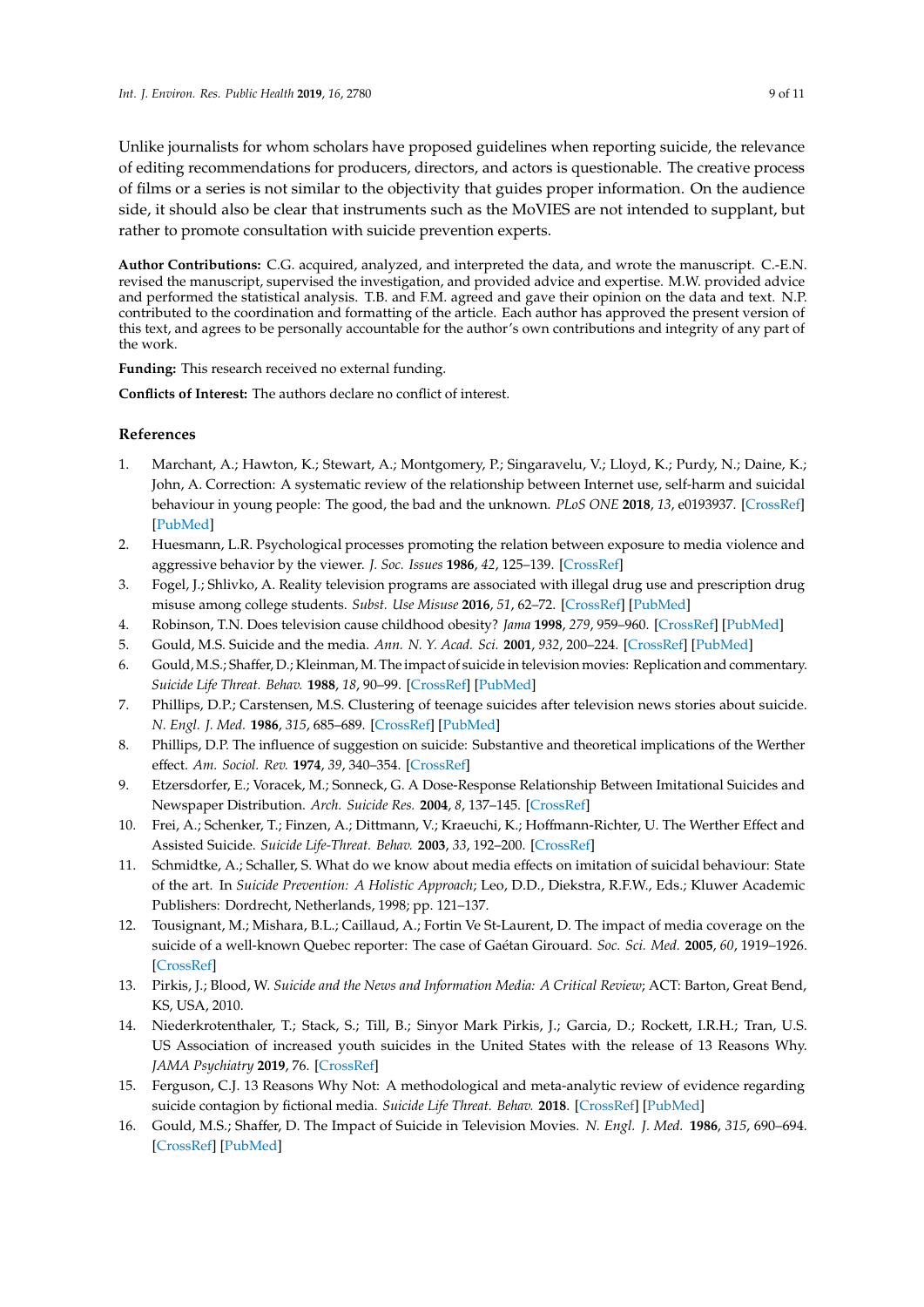- <span id="page-9-0"></span>17. Niederkrotenthaler, T.; Voracek, M.; Herberth, A.; Till, B.; Strauss, M.; Etzersdorfer, E.; Eisenwort, B.; Sonneck, G. Role of media reports in completed and prevented suicide: Werther v. Papageno effects. *Br. J. Psychiatry* **2010**, *197*, 234–243. [\[CrossRef\]](http://dx.doi.org/10.1192/bjp.bp.109.074633) [\[PubMed\]](http://www.ncbi.nlm.nih.gov/pubmed/20807970)
- 18. Till, B.; Arendt, F.; Scherr, S.; Niederkrotenthaler, T. Effect of educative suicide prevention news articles featuring experts with vs without personal experience of suicidal ideation: A randomized controlled trial of the Papageno Effect. *J. Clin. Psychiatry* **2018**, *80*. [\[CrossRef\]](http://dx.doi.org/10.4088/JCP.17m11975) [\[PubMed\]](http://www.ncbi.nlm.nih.gov/pubmed/30549483)
- <span id="page-9-1"></span>19. Scherr, S.; Steinleitner, A. Between Werther and Papageno Effects: A propositional meta-analysis of ambiguous findings for helpful and harmful media effects on suicide contagion. *Media Suicide Int. Perspect. Res. Theory Policy* **2017**, *2*, 193–206.
- <span id="page-9-2"></span>20. Till, B.; Vitouch, P.; Herberth, A.; Sonneck, G.; Niederkrotenthaler, T. Personal Suicidality in Reception and Identification With Suicidal Film Characters. *Death Stud.* **2013**, *37*, 383–392. [\[CrossRef\]](http://dx.doi.org/10.1080/07481187.2012.673531) [\[PubMed\]](http://www.ncbi.nlm.nih.gov/pubmed/24520893)
- <span id="page-9-3"></span>21. Till, B.; Niederkrotenthaler, T.; Herberth, A.; Voracek, M.; Sonneck, G.; Vitouch, P. Coping and film reception. *J. Media Pyschol.* **2011**, *23*, 149–160. [\[CrossRef\]](http://dx.doi.org/10.1027/1864-1105/a000048)
- <span id="page-9-4"></span>22. Notredame, C.E.; Grandgenèvre, P.; Vaiva, G.; Séguin, M. At least one more reason why. *Eur. Child Adolesc. Psychiatry* **2018**, *27*, 259–260. [\[CrossRef\]](http://dx.doi.org/10.1007/s00787-017-1033-8)
- 23. Chesin, M.; Cascardi, M.; Rosselli, M.; Tsang, W.; Jeglic, E.L. Knowledge of Suicide Risk Factors, But Not Suicide Ideation Severity, Is Greater Among College Students Who Viewed 13 Reasons Why. *J. Am. Coll. Health* **2019**, *14*, 1–6. [\[CrossRef\]](http://dx.doi.org/10.1080/07448481.2019.1586713) [\[PubMed\]](http://www.ncbi.nlm.nih.gov/pubmed/30939105)
- <span id="page-9-5"></span>24. Arendt, F.; Scherr, S.; Till, B.; Prinzellner, Y.; Hines, K.; Niederkrotenthaler, T. Suicide on TV: Minimising the risk to vulnerable viewers. *BMJ* **2017**, *358*, j3876. [\[CrossRef\]](http://dx.doi.org/10.1136/bmj.j3876) [\[PubMed\]](http://www.ncbi.nlm.nih.gov/pubmed/28830886)
- <span id="page-9-6"></span>25. Stack, S. Suicide in the Media: A Quantitative Review of Studies Based on Nonfictional Stories. *Suicide Life-Threatening Behav.* **2005**, *35*, 121–133. [\[CrossRef\]](http://dx.doi.org/10.1521/suli.35.2.121.62877) [\[PubMed\]](http://www.ncbi.nlm.nih.gov/pubmed/15843330)
- <span id="page-9-7"></span>26. Bridge, J.A.; Greenhouse, J.B.; Ruch, D.; Stevens, J.; Ackerman, J.; Sheftall, A.H.; Horowitz, L.M.; Kelleher, K.J.; Campo, J.V. Association Between the Release of Netflix's 13 Reasons Why and Suicide Rates in the United States: An Interrupted Times Series Analysis. *J. Am. Acad. Child Adolesc. Psychiatry* **2019**, *32*, 1. [\[CrossRef\]](http://dx.doi.org/10.1016/j.jaac.2019.04.020) [\[PubMed\]](http://www.ncbi.nlm.nih.gov/pubmed/31042568)
- <span id="page-9-8"></span>27. Till, B.; Strauss, M.; Sonneck, G.; Niederkrotenthaler, T. Determining the effects of films with suicidal content: A laboratory experiment. *Br. J. Psychiatry* **2015**, *207*, 72–78. [\[CrossRef\]](http://dx.doi.org/10.1192/bjp.bp.114.152827)
- <span id="page-9-9"></span>28. Notredame, C.E.; Pauwels, N.; Walter, M. Why media coverage of suicide may increase suicide rates: An epistemological review. In *Media and Suicide*; Routledge: New York, NY, USA, 2017; pp. 143–168.
- <span id="page-9-10"></span>29. Goukens, C.; Dewitte, S.; Warlop, L. Me, Myself, and My Choices: The Influence of Private Self-Awareness on Choice. *J. Mark. Res.* **2009**, *46*, 682–692. [\[CrossRef\]](http://dx.doi.org/10.1509/jmkr.46.5.682)
- <span id="page-9-11"></span>30. Notredame, C.E.; Pauwels, N.; Walter, M.; Danel, T.; Vaiva, G. Media coverage of suicide: From the epidemiological observations to prevention avenues. *Presse Med.* **2015**, *44 Pt 1*, 1243–1250. [\[CrossRef\]](http://dx.doi.org/10.1016/j.lpm.2015.07.018)
- <span id="page-9-12"></span>31. Alcalá-López, D.; Vogeley, K.; Binkofski, F.; Bzdok, D. Building blocks of social cognition: Mirror, mentalize, share? *Cortex* **2018**, 4. [\[CrossRef\]](http://dx.doi.org/10.1016/j.cortex.2018.05.006)
- <span id="page-9-13"></span>32. Hooker, C.I.; Verosky, S.C.; Germine, L.T.; Knight, R.T.; D'Esposito, M. Mentalizing about emotion and its relationship to empathy. *Soc. Cogn. A*ff*ect. Neurosci.* **2008**, *3*, 204–217. [\[CrossRef\]](http://dx.doi.org/10.1093/scan/nsn019)
- <span id="page-9-14"></span>33. Shamay-Tsoory, S.G. The neural bases for empathy. *Neuroscientist* **2011**, *17*, 18–24. [\[CrossRef\]](http://dx.doi.org/10.1177/1073858410379268)
- <span id="page-9-15"></span>34. Bandura, A.; Walters, R.H. *Social Learning Theory*; Prentice-hall: Englewood Cliffs, NJ, USA, 1977; Volume 1.
- <span id="page-9-16"></span>35. Nutt, R.; Kidd, B.; Matthews, K. Assessing the adherence to guidelines of media reporting of suicide using a novel instrument—The "Risk of Imitative Suicide Scale" (RISc). *Suicide Life Threat. Behav.* **2015**, *45*, 360–375. [\[CrossRef\]](http://dx.doi.org/10.1111/sltb.12137)
- <span id="page-9-17"></span>36. John, A.; Hawton, K.; Lloyd, K.; Luce, A.; Platt, S.; Scourfield, J.; Marchant, A.L.; Jones, P.A.; Dennis, M.S. PRINTQUAL—A Measure for Assessing the Quality of Newspaper Reporting of Suicide. *Crisis* **2014**, *35*, 431–435. [\[CrossRef\]](http://dx.doi.org/10.1027/0227-5910/a000276)
- <span id="page-9-18"></span>37. Lefebvre, M. De quelques problèmes épistémologiques dans la théorie du cinéma. *Mise au Point* **2016**, 8. [\[CrossRef\]](http://dx.doi.org/10.4000/map.2081)
- 38. Mast, G.; Cohen, M. *Film Theory and Criticism: Introductory Readings*; Oxford University Press: Oxford, UK, 1980.
- <span id="page-9-19"></span>39. Metz, C. Théorie de la communication versus Structuralisme. Sur la notion de communication. *Mise au Point. Cahiers de l'association Française des Enseignants et Chercheurs en Cinéma et Audiovisuel* **2016**. [\[CrossRef\]](http://dx.doi.org/10.4000/map.2121)
- <span id="page-9-20"></span>40. Braudy, L. *Film Theory and Criticism: Introductory Readings*; Oxford University Press: Oxford, UK, 2009.